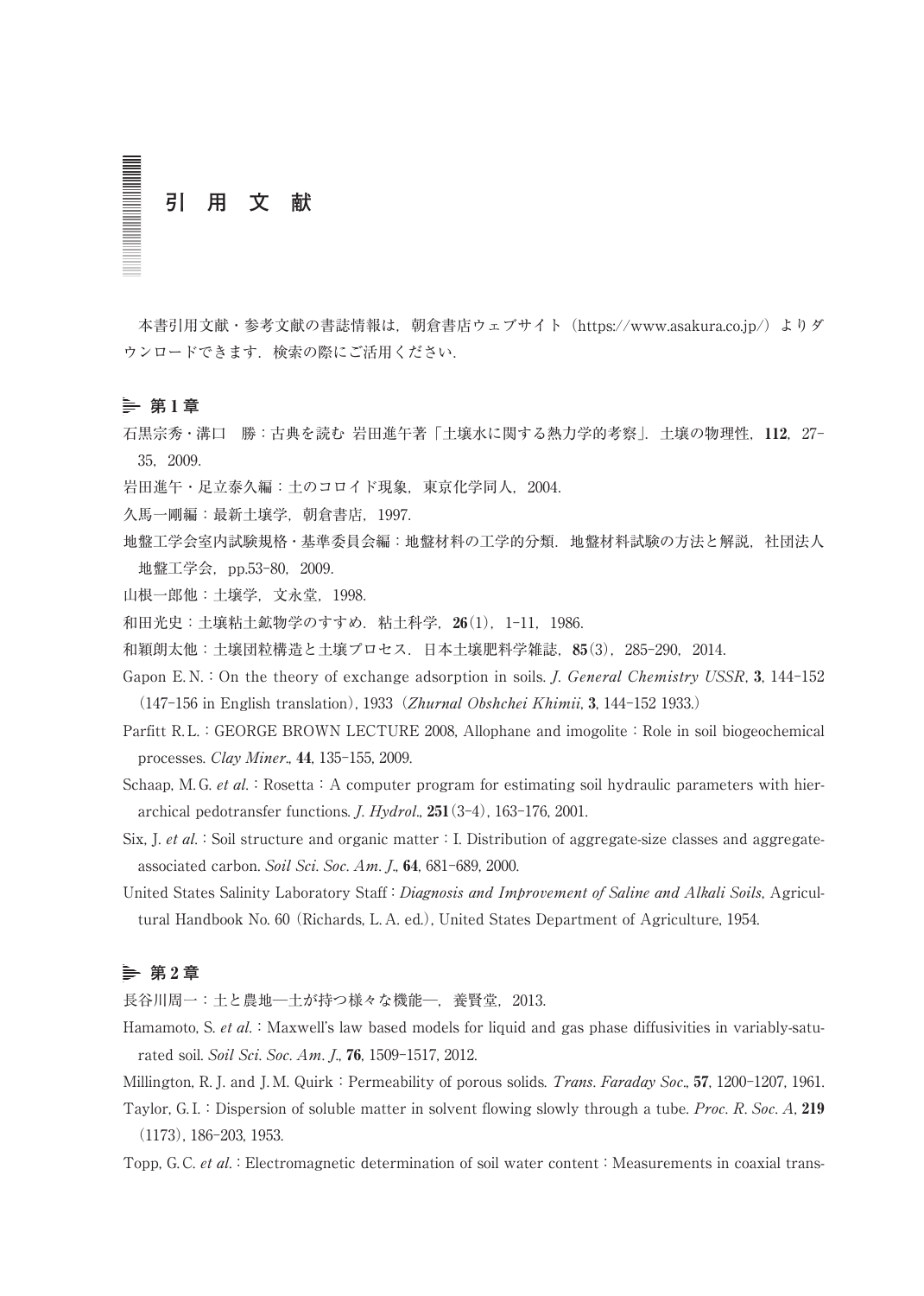mission lines. Water Resour. Res., 16, 574-582, 1980.

## **第** 3 **章**

足立格一郎:土質力学,共立出版,2002.

- 佐藤泰一郎:ダイズ主根の生育に寄与する土壌の三相および硬度に関する研究. 高知大学農学部紀要,66. 1-90,1998.
- 佐藤雄夫・湯村義男:耕耘の立場からみた重粘性土壌の物理性に関する研究.東海近畿農業試験場研究報 告,19,127-149,1970.
- 農林水産省: 地力増進基本指針, 2008. http://www.maff.go.jp/j/seisan/kankyo/hozen\_type/h\_dozyo/ pdf/chi4.pdf
- Bengough, G. et al.: Root elongation, water stress, and mechanical impedance: A review of limiting stresses and beneficial root tip traits. *J. Exp. Bot.*,  $62(1)$ , 59-68, 2011.
- Dexter, A. R.: Uniaxial compression of ideal brittle tilths. Journal of Terramechanics, 12(1), 3-14, 1975.
- Ehlers, W. et al.: Penetration resistance and root growth of oats in tilled and untilled loess soil, Soil and Tillage Research, 3, 261-275, 1983.
- McGarry, D. and K. W. J. Malafant: The analysis of volume change in unconfined units of soil. Soil Sci. Soc. Am. L. 51, 290-297, 1987.
- Peng, X. and R. Horn: Modeling soil shrinkage curve across a wide ramge of soil type. Soil Sci. Soc. Am. *J.*, 69, 584-592, 2005.
- Peth, S. and R. Horn: The mechanical behavior of structured and homogenized soil under repeated loading. *I. Plant Nutr. Soil Sci.*, **169**, 401-410, 2006.
- Stenitzer, E. and E. Murer: Impact of soil compaction upon soil water balance and maize yield estimated by the SIMWATER model. Soil and Tillage Research, 73, 46-56, 2003.

Utomo, W. H. and A. R. Dexter: Soil friability. *Journal of Soil Science*, 32, 203-213, 1981.

## **第** 4 **章**

- Bricker, O.: Some stability relations in the system  $Mn-O<sub>2</sub>-H<sub>2</sub>O$  at 25° and one atmosphere total pressure. Am. Mineral., 50, 1296-1354, 1965.
- Butterbach-Bahl, K. et al.: Nitrous oxide emissions from soils: How well do we understand the processes and their controls? Phil. Trans. R. Soc. B, 368, 20130122, 2013.
- Davidson, E. A. and L. V. Verchot: Testing the Hole-in-the-Pipe model of nitric and nitrous oxide emissions from soils using the TRAGNET database. Glob. Biogeochem. Cy., 14, 1035-1043, 2000.
- Gao, S. et al.: Comparison of redox indicators in a paddy soil during rice-growing season. Soil Sci. Soc. Am. J., 66, 805-817, 2002.
- Hayashi, K. et al.: Cropland soil-plant systems control production and consumption of methane and nitrous oxide and their emissions to the atmosphere. Soil Sci. Plant Nutr., 61, 29-33, 2015.
- Hiemstra,  $T$ .: Formation, stability, and solubility of metal oxide nanoparticles: Surface entropy, enthalpy, and free energy of ferrihydrite. Geochim. Cosmochim. Acta, 158, 179-198, 2015.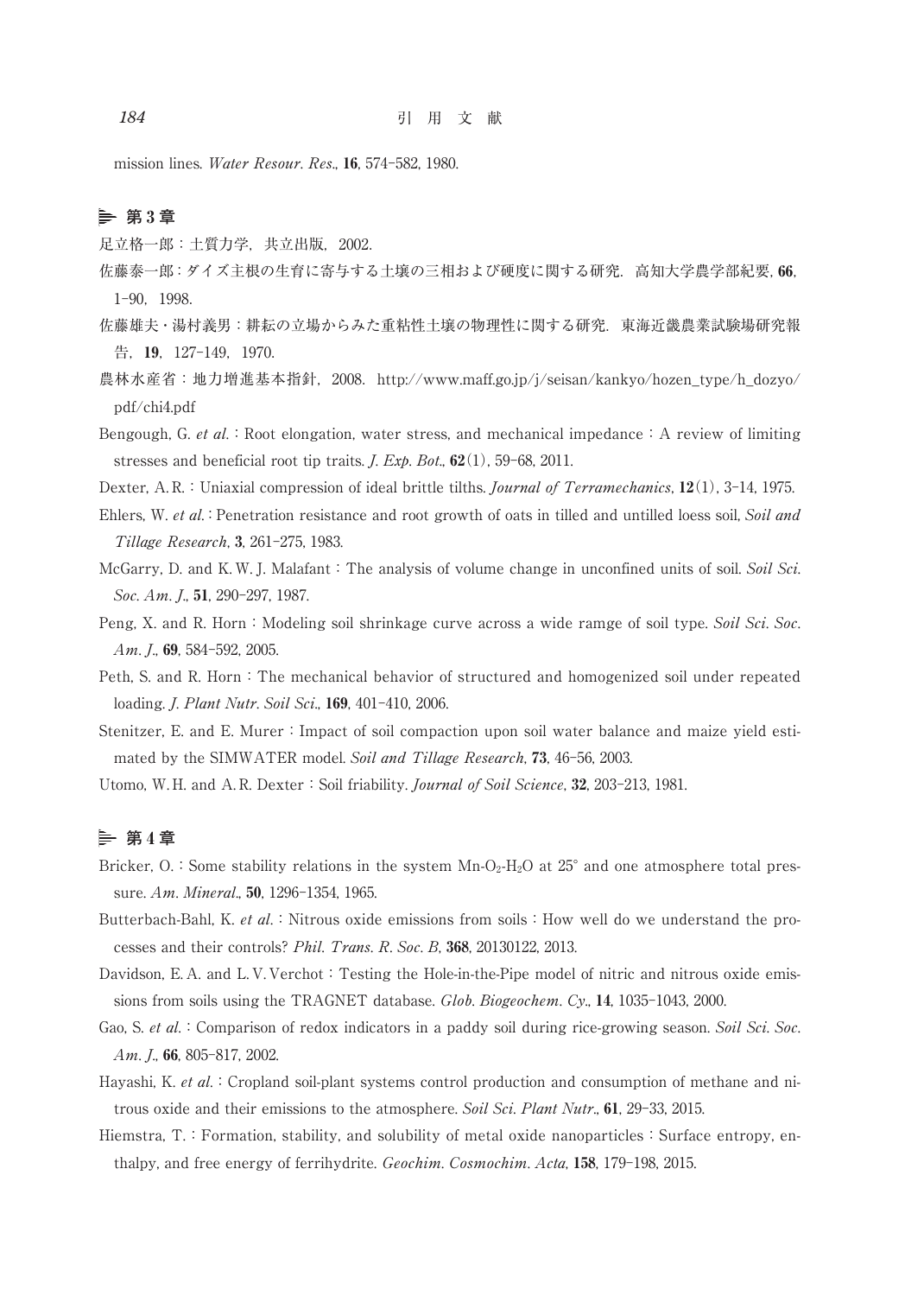- $IPCC:$  Climate change  $2013:$  The physical science basis, Contribution of Working Group I to the Fifth Assessment Report of the Intergovernmental Panel on Climate Change (Stocker, T.F. et al. eds.), Cambridge University Press, 2013.
- de Klein, C. et al.: N<sub>2</sub>O emissions from managed soils, and  $CO<sub>2</sub>$  emissions from lime and urea application. In: 2006 IPCC guidelines for national greenhouse gas inventories (Eggleston, H.S. et al. eds.), Institute for Global Environmental Strategies, pp.1-54, 2006.

Kuypers, M. M. M. et al.: The microbial nitrogen-cycling network. Nat. Rev. Microbiol., 16, 263-276, 2018.

- Lovley, D. R.: Happy together: Microbial communities that hook up to swap electrons. ISME J., 11, 327-336, 2017.
- Majzlan, J. et al.: Thermodynamics of iron oxides: Part III. Enthalpies of formation and stability of ferrihydrite(∼Fe(OH)3), schwertmannite(∼FeO(OH)3/4(SO4)1/8), and e-Fe2O3. Geochim. Cosmochim. Acta, 68, 1049-1059, 2004.
- Smith, K. et al.: Exchange of greenhouse gases between soil and atmosphere: Interactions of soil physical factors and biological processes. Eur. J. Soil Sci., 54, 779-791, 2003.
- Thauer, R. K. et al.: Energy conservation in chemotrophic anaerobic bacteria. Bacteriol. Rev., 41, 100-180, 1977.
- Tokida, T. et al.: Fully automated, high-throughput instrumentation for measuring the  $\delta$ 13C value of methane and application of the instrumentation to rice paddy samples. Rapid Commun. Mass Spectrom., 28, 2315-2324, 2014.
- Totsche, K. U. et al.: Microaggregates in soils. *J. Plant Nutr. Soil Sci.*, 181, 104-136, 2018.
- Yanai, Y. et al.: Accumulation of nitrous oxide and depletion of oxygen in seasonally frozen soils in northern Japan: Snow cover manipulation experiments. Soil Biol. Biochem., 43, 1779-1786, 2011.
- Yanai, Y. et al.: Snow cover manipulation in agricultural fields: As an option for mitigating greenhouse gas emissions. Ecol. Res., 29, 535-545, 2014.

#### **第** 5 **章**

- 山本太平·藤巻晴行:塩類集積対策. 乾燥地の土壌劣化とその対策(山本太平編), 古今書院, pp.187-205, 2008.
- Ayers, R.S. and D.W. Westcot: Water quality for agriculture. FAO Irrigation and Drainage Paper, 29 Rev. 1, Rome, 1985.
- United Nations University:World Losing 2,000 Hectares of Farm Soil Daily to Salt-Induced Degradation, 2014. http://unu.edu/media-relations/releases/world-losing-2000-hectares-of-farm-soil-daily-tosalt-induced-degradation.html (2018.11.26 閲覧)
- United State Salinity Laboratory Staff: Diagnosis and Improvement of Saline and Alkali Soils, Agricultural Handbook No. 60 (Richards, L. A. ed.), United States Department of Agriculture, 1954.

# **第** 6 **章**

阿部 董他:台地畑-令津田連鎖系における水田・湿地の窒素浄化機能-- 平成 10 年度研究成果情報総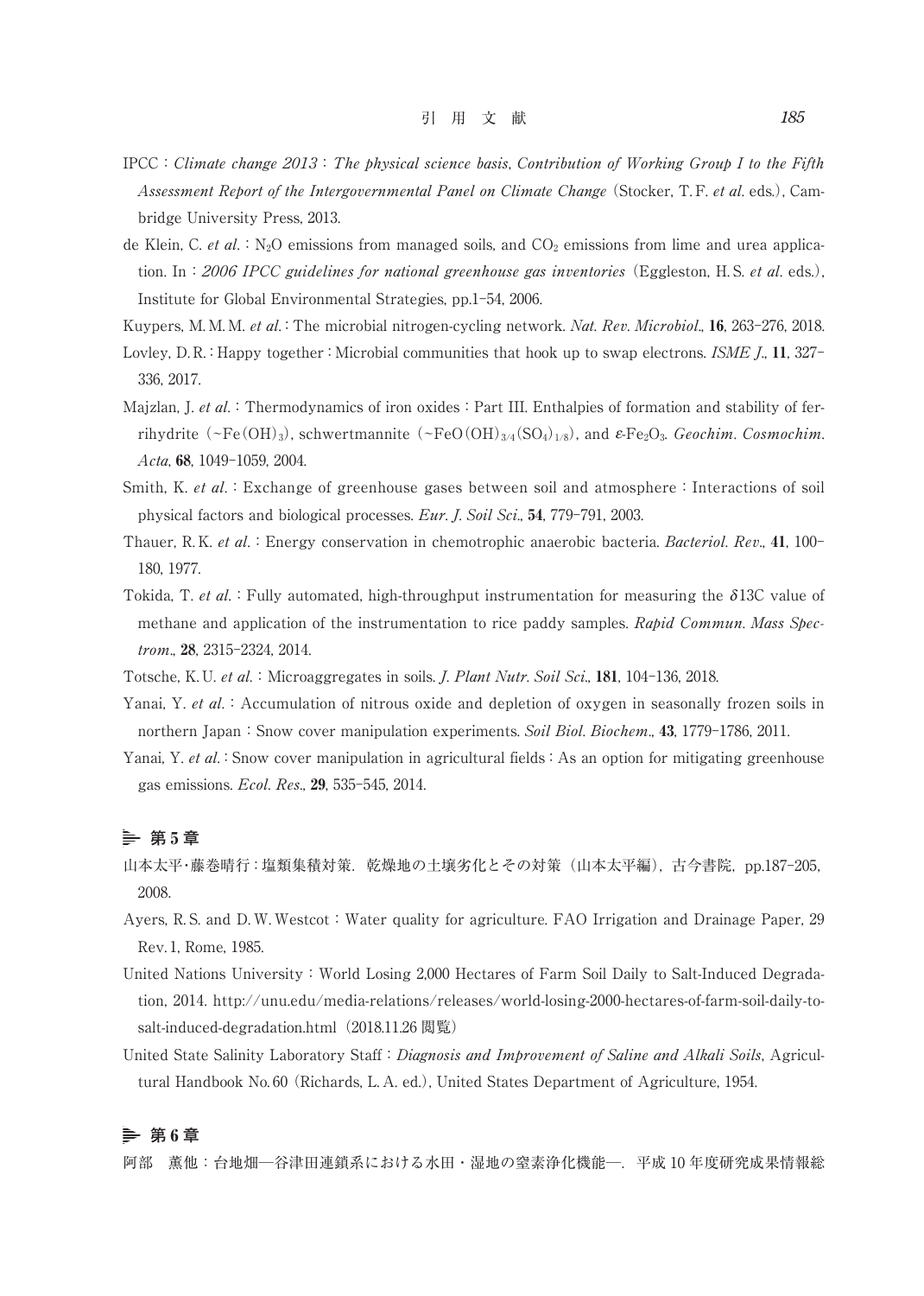合農業,272-273,1998.

- 大脇良成・藤原伸介:植物体内細菌(エンドファイト)による作物の窒素固定─パイオニア特別研究の成 果から─.農業技術,57,399-403,2002.
- 尾崎保夫他:有用植物を用いた生活排水の資源循環型浄化システムの開発─排水中の窒素,リンを資源と した新たな取組み─.用水と廃水,38(12),48-53,1996.
- 加藤邦彦他:有機排水を冬期も含めて長期間安定して浄化できる多段型の伏流式人工湿地ろ過システム. 日本土壌肥料学雑誌,87(6),467-471,2016.
- 金澤健二:都道府県の施肥基準値及び堆肥の施用基準値のデータベース並びに作物の収穫物の養分含有率 のデータベースとその利用法.中央農業総合研究センター研究報告,12,27-50,2009.

倉島健次:施用基準.昭和 58 年度家畜ふん尿利用研究会会議資料,農林水産省草地試験場,45-61,1983. 佐藤邦明他:多段土壌層法による汚濁河川の直接浄化を目的とした高速処理技術の開発.日本土壌肥料学

会誌,76(4),449-458,2005.

- 佐藤邦明他:多段土壌層法における地域資源の活用による土壌の通水性改良と水質浄化能との関係.水環 境学会誌,38,127-137,2015.
- 竹内重吉:畜産環境問題の現状と本書の分析視点.大規模干拓地における涵養保全型畜産経営,農林統計 出版, pp.7-23, 2010.
- 田淵俊雄・高村義親:集水域からの窒素・リンの流出,東京大学出版会,1985.
- 田渕俊雄他:農林地からの流出水の硝酸態窒素濃度と土地利用との関係.農業土木学会論文集,178,529- 535,1995.
- 長谷川浩:圃場試験における土壌 作物系包括的シミュレーションモデル(10)─その意義・問題点・将来 展望─,農業および園芸,74,915-920,1999.
- 平田健正:わが国における硝酸性窒素による地下水汚染の現状と問題点. 水環境学会誌. 19,950-955, 1996.
- 前田守弘他:化学肥料および豚ぷん堆肥を連用した黒ボク土畑における硝酸性窒素の溶脱.平成 14 年度 共通基盤研究成果情報, 中央農業総合研究センター, 100-101, 2003.
- 前田守弘他:土壌 pH および共存陰イオンが異なる黒ボク土における硝酸イオンの吸着と移動遅延.日本 土壌肥料学雑誌,79(4),353-357,2008.
- 前田守弘他:笠岡湾干拓地における水質汚濁の現状と安定同位体自然存在比を用いた汚濁機構解析.土木 学会論文集 G (環境), 67(7), III 213- III 221, 2011.
- 前田守弘他:クリーニングクロップ導入によるナス施設栽培休閑期における栄養塩溶脱負荷の削減.土木 学会論文集 G (環境), 68(7), III 103-III 111, 2012.
- 三島慎一郎他:家畜ふん尿堆肥に含まれる肥料成分の傾向と堆肥化に伴う窒素消失量の推定. 日本土壌肥 料学雑誌, 79(4), 370-375, 2008.
- 三島慎一郎他:国·都道府県に存在する有機性廃棄物資源量と農耕地の有機物受入れ量の推計. 日本土壌 肥料学雑誌, 80(3), 226-232, 2009.
- Abe, K. et al. : Evaluation of useful plants for the treatment of polluted pond water with low N and P concentrations. Soil Sci. Plant Nutr., 45(2), 409-417, 1999.
- Bergström, L. et al.: Simulation of soil nitrogen dynamics using the SOILN model. Fert. Res., 27, 181-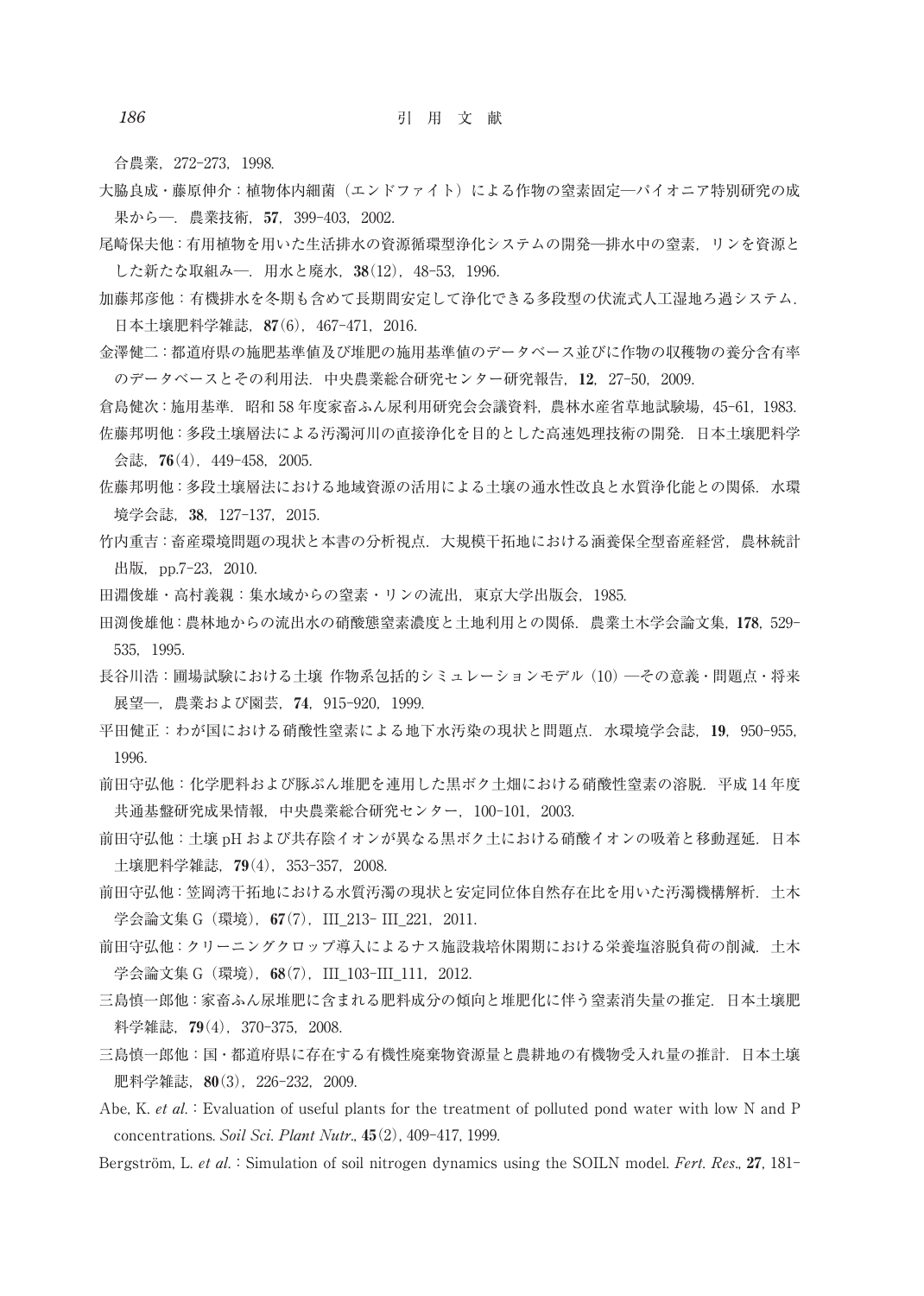188, 1991.

Beutel, M. W. et al.: Effects of oxygen and nitrate on nutrient release from profundal sediments of a large, oligo-mesotrophic reservoir, Lake Mathews, California. Lake Reserv. Manag., 24(1), 18-29, 2008.

FAOSTAT, http://www.fao.org/faostat/en/#home

- Galloway, J.N. and E.B. Cowling: Reactive nitrogen and the world: 200 Years of change.  $AMBIO$ , 31 (2), 64-71, 2002.
- Maeda, M. et al.: Nitrate leaching in an Andisol treated with different types of fertilizers. Environ. Pollut., 121, 477-487, 2003.
- Maeda, M. et al.: Deep-soil adsorption of nitrate in a Japanese Andisol in response to different nitrogen sources. Soil Sci. Soc. Am. J., **72**(3), 702-710, 2008.
- Myrold, D. D.: Transformations of nitrogen. In: *Principles and Applications of Soil Microbiology* (Sylvia, D. M. et al. eds.), Prentice Hall, pp.333-372, 1999.
- Nguyen, H. V. and M. Maeda: Effects of pH and oxygen on phosphorus release from agricultural drainage ditch sediment in reclaimed land, Kasaoka Bay, Japan. J. Water Environ. Tech., 14(4), 228-235, 2016a.
- Nguyen, H. V. and M. Maeda:Phosphorus sorption kinetics and sorption capacity in agricultural drainage ditch sediments in reclaimed land, Kasaoka Bay, Japan. Water Qual. Res. J. Can., 51(4), 388-398, 2016b.
- OECD:Environmental Indicators for Agriculture, Volume 2:Issues and Design, ─The York Workshop ─, OECD Publications, 1999.
- Vinten, A. J. A. and K. A. Smith: Nitrogen cycling in agricultural soils. In: Nitrate: Processes, Patterns and Management (Burt, T.P. et al. eds.), John Wiley and Sons, pp.39-74, 1993.

## **第** 7 **章**

内島立郎:冷温条件と水稲の不稔発生との関係についての一考察.農業気象,31,199-202,1976.

卜藏建治:ヤマセと冷害:東北稲作のあゆみ,成山堂書店,2001.

落合博之他:熱水土壌消毒時及びその後の土壌中における溶質動態.土壌の物理性,112,9-12,2009.

工藤 明:青森県西津軽における 1993 年冷害の実態と水管理.農業土木学会誌,62(8),769-774,1994.

- ジュリー, W. · R. ホートン著, 取出伸夫監訳:土壌物理学--土中の水·熱·ガス·化学物質移動の基礎と 応用─,築地書館,2006.
- 寺島一男他:1999 年の夏期高温が水稲の登熟と米品質に及ぼした影響.日本作物学会紀事,70,449-458, 2001.
- 友正達美・山下 正:水稲の高温障害対策における用水管理の課題と対応の方向.農村工学研究所技報, 209,131-138,2009.
- 鳥山国士:水稲冷害と栽培技術.農業土木学会誌,49(4),297-301,1981.
- 西 和文:熱水土壌消毒─その原理と実践の記録─,日本施設園芸協会,2002.
- 西田和弘他:夜間掛流し灌漑下の灌漑水量・水温と水田水温分布の関係.農業農村工学会論文集,84(3), Ⅰ\_391-Ⅰ\_401,2016.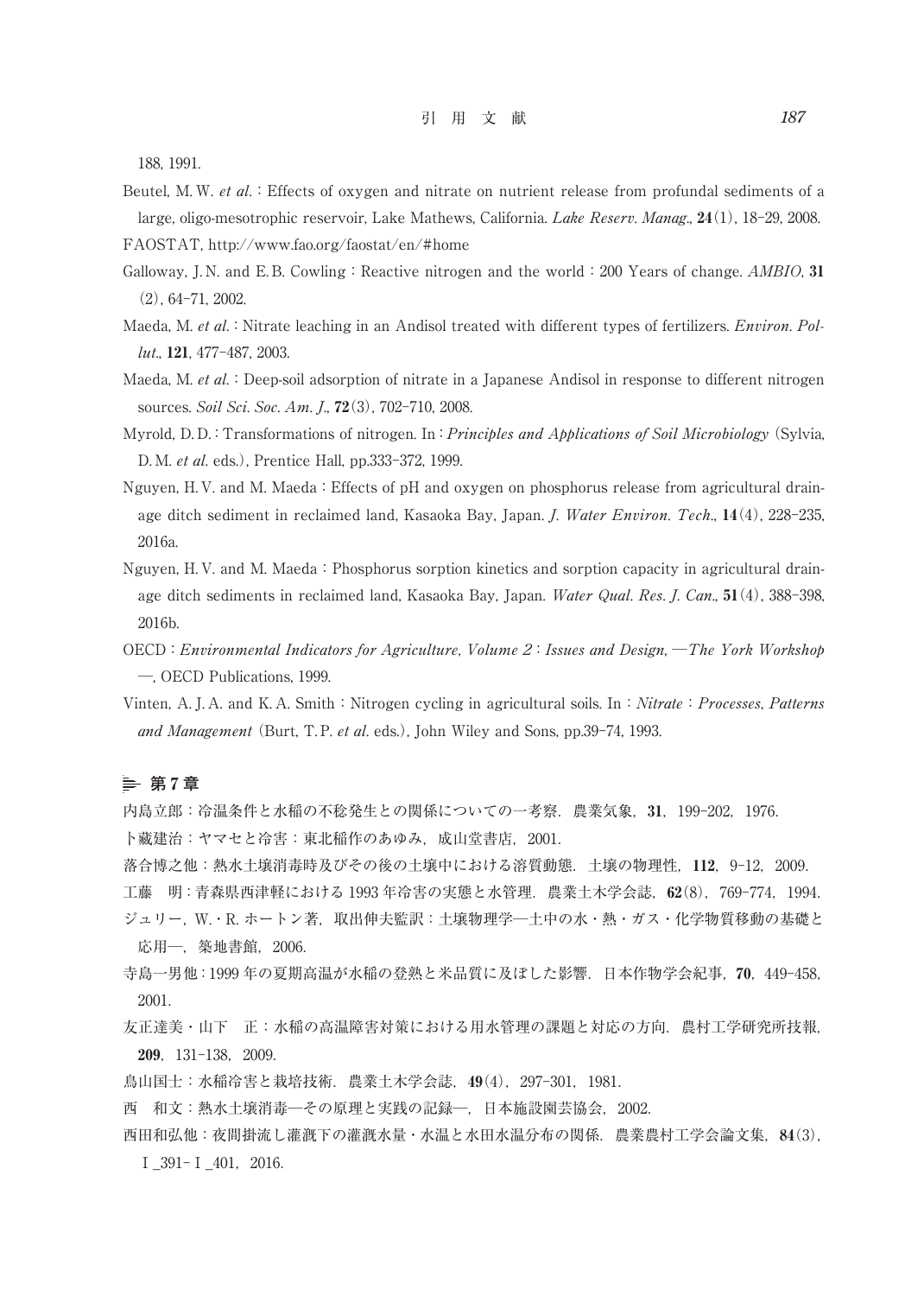- 登尾浩助:熱の伝わりやすさと温度変化のしやすさを測る─熱伝導率と熱拡散係数─.土壌物理実験法 (宮﨑 毅・西村 拓編),東京大学出版会,pp.156-167,2011.
- 登尾浩助他: 双子プローブ熱パルス法による土壌の熱的性質測定の比較. 土壌の物理性, 90, 3-9, 2002. 登尾浩助他:飯舘村各地区における土壌凍結日の推定.農業農村工学会全国大会講演要旨集,106-107, 2014.
- 堀口郁夫:1993 年の冷害について.自然災害科学,13(2),81-89,1994.
- 宮﨑 毅他:土壌物理学,朝倉書店,2005.
- 望月秀俊他:豊浦砂の熱伝導率の塩類依存性.農業土木学会論文集,1998(198),939-944,1998.
- 百瀬年彦・粕淵辰昭:サーモモジュールを利用した土壌中の熱フラックス測定.土壌の物理性,108,91- 98,2008.
- 森田 敏:水稲高温登熟障害の生理生態学的解析.九州沖縄農業研究センター報告,52,1-78,2009.
- 矢崎友嗣・登尾浩助:水田における生育ステージごとのエネルギー・水収支の変化.農業農村工学会全国 大会講演要旨集,388-389,2008.
- 矢崎友嗣他:北海道の気候条件からみた土壌凍結深制御による野良イモ防除の作業日程の検討,生物と気 象, 12, 12-20, 2012.
- Angus, J. F. et al.: Phasic development in field crops I. Thermal response in the seedling phase. Field Crops Research, 3, 365-378, 1980.
- Bristow, K. L. et al.: Measurement of soil thermal properties with a dual-probe heat-pulse technique. Soil Sci. Soc. Am. J., 58(5), 1288-1294, 1994.
- Campbell, G. S.: Soil Physics with BASIC, Elsevier, 1985.
- Campbell, G. S. and J. L. Norman: An Introduction to Environmental Biophysics 2nd ed., Springer, 1998.
- Carslaw, H.S. and J.C. Jaeger: Heat in Solids, Clarendon Press, 1959.
- Foken, T.: The energy balance closure problem: An overview. *Ecol. Appl.*, 18(6), 1351-1367, 2008.
- Goh, E. G. and K. Noborio: An improved heat flux theory and mathematical equation to estimate water vapor advection as an alternative to mechanistic enhancement factor. Transp. Porous Med.,  $111(2)$ , 331-346, 2016.
- Heilman, J. L. et al.: Fetch requirements for Bowen ratio measurements of latent and sensible heat fluxes. Agric. For. Meteorol., 44, 261-273, 1989.
- Hiraiwa, Y. and T. Kasubuchi: Temperature dependence of thermal conductivity of soil over a wide range of temperature (5-75 C). Eur. J. Soil Sci., 51(2), 211-218, 2000.
- Horie, T. et al.: Effects of elevated  $CO<sub>2</sub>$  and global climate change on rice yield in Japan. In: Climate Change and Plants in East Asia (Omasa, K. et al. eds.), Springer Japan, pp.39-56, 1996.
- Horton, R. et al.: Evaluation of methods for determining the apparent thermal diffusivity of soil near the surface. Soil Sci. Soc. Am. J., 47(1), 25-32, 1983.
- Jagadish, S. V. K. et al.: High temperature stress and spikelet fertility in rice (Oryza sativa L.). J. Exp. Bot., 58(7), 1627-1635, 2007.
- Knight, J. H. and G. J. Kluitenberg:Simplified computational approach for dual-probe heat-pulse method. Soil Sci. Soc. Am. J., 68(2), 447-449, 2004.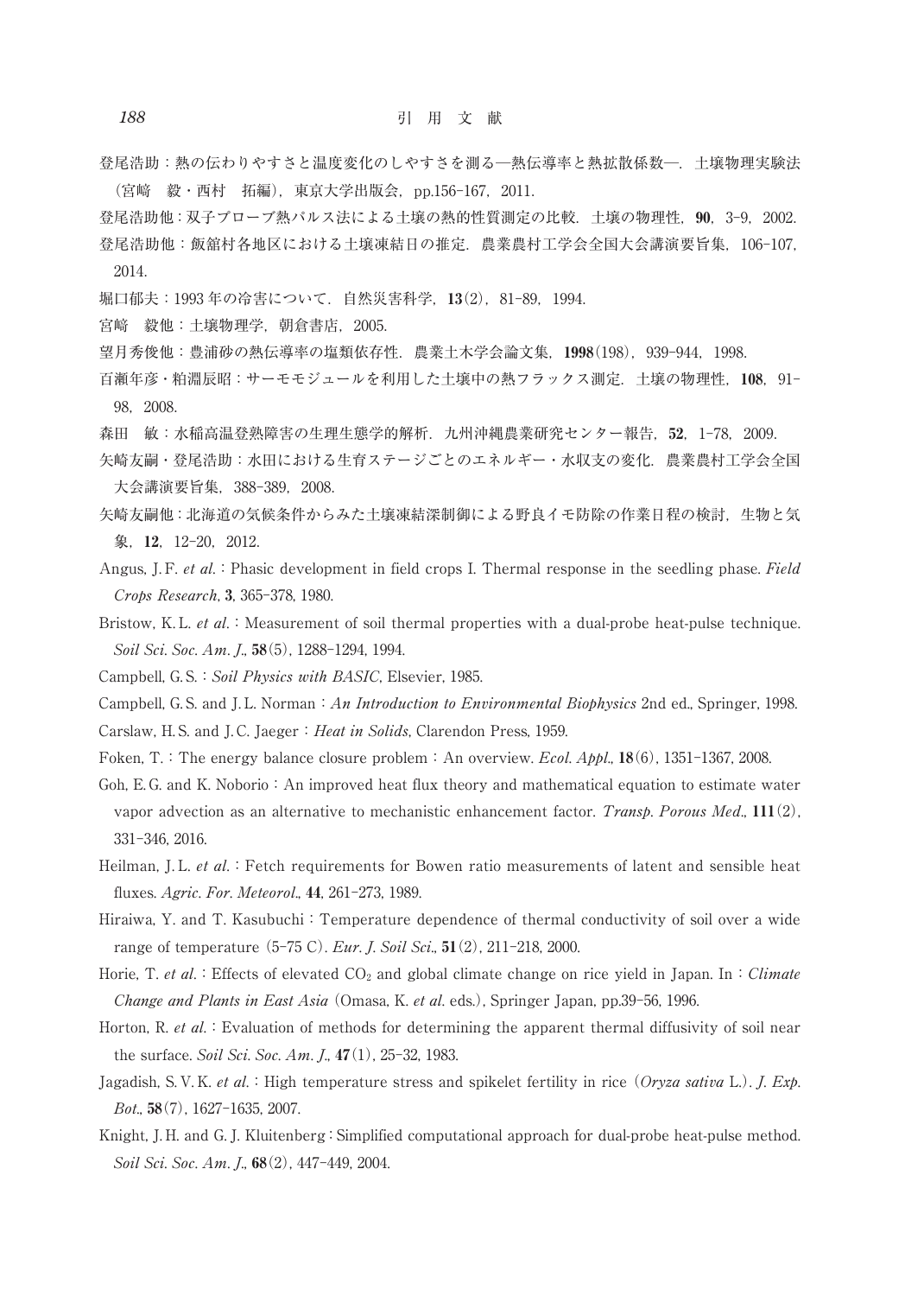- Kojima, Y. et al.: Sensible heat balance estimates of transient soil ice contents. Vadose Zone J., 15(5), 2016. doi:10.2136/vzj2015.10.0134
- Lunardini, V. J.: *Heat Transfer in Cold Climates*, Van Nostrand Reinhold Company, 1981.
- Mizoguchi, M.: Remediation of paddy soil contaminated by radiocesium in Iitate Village in Fukushima prefecture. In: Agricultural Implications of the Fukushima Nuclear Accident (Nakanishi, T. and K. Tanoi eds.), Springer, pp.131-142, 2013.
- Monteith, J. L. and M. H. Unsworth: Principles of Environmental Physics 4th ed., Academic Press, 2008.
- Noborio, K. and K. J. McInnes: Thermal conductivity of salt-affected soils. Soil Sci. Soc. Am. J.,  $57(2)$ , 329-334, 1993.
- Noborio, K. et al.: Two-dimensional model for water, heat, and solute transport in furrow-irrigated soil: I. Theory. Soil Sci. Soc. Am. J., 60(4), 1001-1009, 1996.
- Noborio, K. et al.:Evaluation of energy-balance-based evapotranspiration in a grass field. 土壌の物理性 ( J. Jpn. Soc. Soil Phys.), 122, 15-21, 2012.
- Philip, J. R. and D. A. de Vries.: Moisture movement in porous materials under temperature gradients. Eos, Trans. Am. Geophys. Union, 38(2), 222-232, 1957.
- Schuur, E. A. G. et al.: Expert assessment of vulnerability of permafrost carbon to climate change. Clim. Change, 119(2), 359-374, 2013.
- Spaans, E. J. A. and J. M. Baker: Examining the use of time domain reflectometry for measuring liquid water content in frozen soil. Water Resour. Res., 31, 2917-2925, 1995.
- Tokumoto, I. et al.: Coupled water and heat flow in a grass field with aggregated Andisol during soilfreezing periods. Cold Reg. Sci. Technol.,  $62(2)$ ,  $98-106$ ,  $2010$ .
- Yanai, Y. et al.: Response of denitrifying communities to successive soil freeze-thaw cycles. Biol. Fertil. Soils, 44(1), 113-119, 2007.

# **第** 8 **章**

- 大澤和敏他:農業流域から河川へ流入する微細土砂の抑制対策試験および解析.河川技術論文集,11,309- 314,2005.
- 農林水産省構造改善局計画部:土地改良事業計画指針 農地開発(改良山成畑工),農業土木学会,1992.
- 藤原輝男他:降雨エネルギの算定式に関する研究.農業土木学会論文集,114,7-13,1984.
- GeoWEPP, http://geowepp.geog.buffalo.edu(2019.2.27 閲覧)
- Morgan, R. P. C. et al.: EUROSEM: Documentation Manual, Silsoe Collage, Cranfield university, 1992.
- Nearing M. A. et al.: A process-based soil erosion model for USDA-water erosion prediction project technology. Trans. ASAE., 32(5), 1587-1593, 1989.
- Renard, K. G. et al.: Predicting Rainfall Erosion Losses: A Guide to Conservation Planning with the Revised Universal Soil Loss Equation (RUSLE), Agricultural Handbook No. 703, United States Department of Agriculture, 2000.
- USDA:CREAMS:A Field-Scale Model for Chemical Study, Geography Department Systems. U. S. Department of Agriculture Conservation Research Report No. 26, 1980.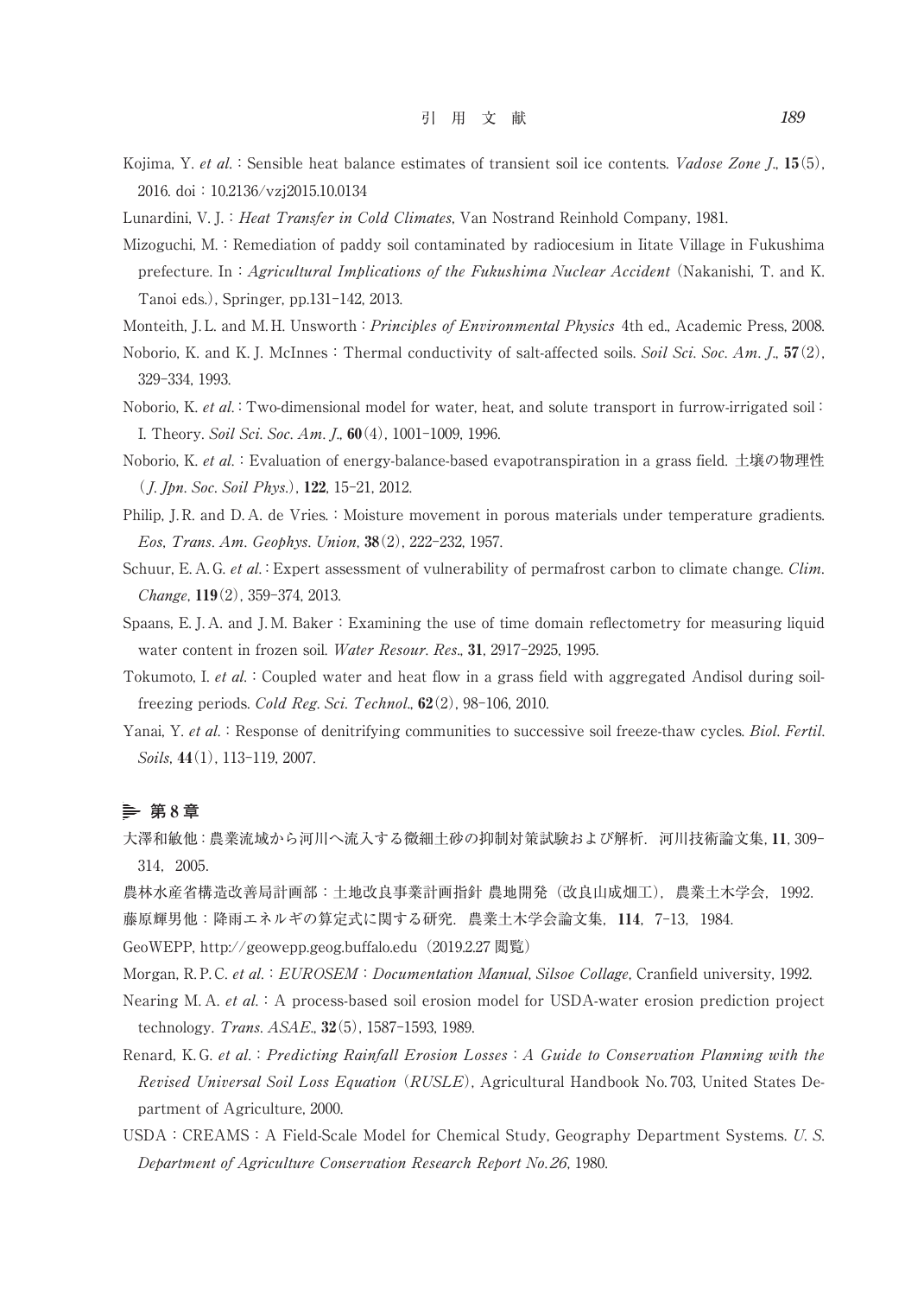WEPP, https://www.ars.usda.gov/midwest-area/west-lafayette-in/national-soil-erosion-research/docs/ wepp/ (2019.2.27 閲覧)

WEPS, https://infosys.ars.usda.gov/WindErosion/weps/wepshome.html (2019.2.27 閲覧)

- Wischmeier, W. H. and D. D. Smith: *Predicting Rainfall-erosion Losses*, Agricultural Handbook No. 537, United States Department of Agriculture, 1978.
- Woodruff, N.P. and F.H. Siddoway: A wind erosion equation. Soil Science Society of America Proceedings, 29, 602-608, 1965.
- Woolhiser, D. A. et al. : KINEROS, A Kinematic Runoff and Erosion Model, Documentation and Use Manual, United States Department of Agriculture, ARS-77, 1989.
- Young, A. et al.: AGNPS: A nonpoint-source pollution model for evaluating agricultural watersheds,  $J$ . Soil Water Conserv., 44(2), 121-132, 1989.

# **第** 9 **章**

キャンベル, G. S. 著, 中野政詩·東山 勇監訳: パソコンで学ぶ土の物理学一自然環境管理の基礎一, 鹿 島出版会,1987.

藤縄克之:環境地下水学,共立出版,2010.

- 堀野治彦:地下水数値計算法(15)3-2. パウエル法によるパラメータ同定問題.地下水学会誌,34,31- 40,1992.
- Feddes, R. A. et al.: Simulation of field water use and crop yield, Center for Agricultural Publishing and documentation, 1978.
- van Genuchten, M.Th.:A closed-form equation for predicting the hydraulic conductivity of unsaturated soil. Soil Sci. Soc. Am. J., 44, 892-898, 1980.

van Genuchten, M. Th. and R. J. Wagenet:Two-site/two-region models for pesticide transport and degradation: Theoretical development and analytical solutions. Soil Sci. Soc. Am. J., 53, 1303-1310, 1989.

- Harbaugh, A. W.:MODFLOW-2005, The U.S. Geological Survey Modular Ground-Water Model—the Ground-Water Flow Process, U.S. Geological Survey Techniques and Methods 6-A16, 2016. https:// pubs.usgs.gov/tm/2005/tm6A16/PDF.htm(2018.12.13. 閲覧)
- Iwasaki, Y. et al.: Assessment of factors influencing groundwater-level change using groundwater flow simulation, considering vertical infiltration from rice-planted and crop-rotated paddy fields in Japan. Hydrogeol. J., 22(8), 1841-1855, 2014.
- Marquardt, D. W.: An algorithm for least-squares estimation of nonlinear parameters. *J. Soc. Indust.* Appl. Math., 11, 431-441, 1963.
- Mualem, Y.: A new model for predicting the hydraulic conductivity of unsaturated porous media. Water Resour. Res., 12(3), 513-522, 1976.
- Nakamura, K. et al.: Assessment of root zone nitrogen leaching as affected by irrigation and nutrient management practices. Vadose Zone J., 3, 1353-1366, 2004.
- Philip, J. R. and D. A. de Vries: Moisture movement in porous materials under temperature gradients. Eos, Trans. Am. Geophys. Union, 38(2), 222-232, 1957.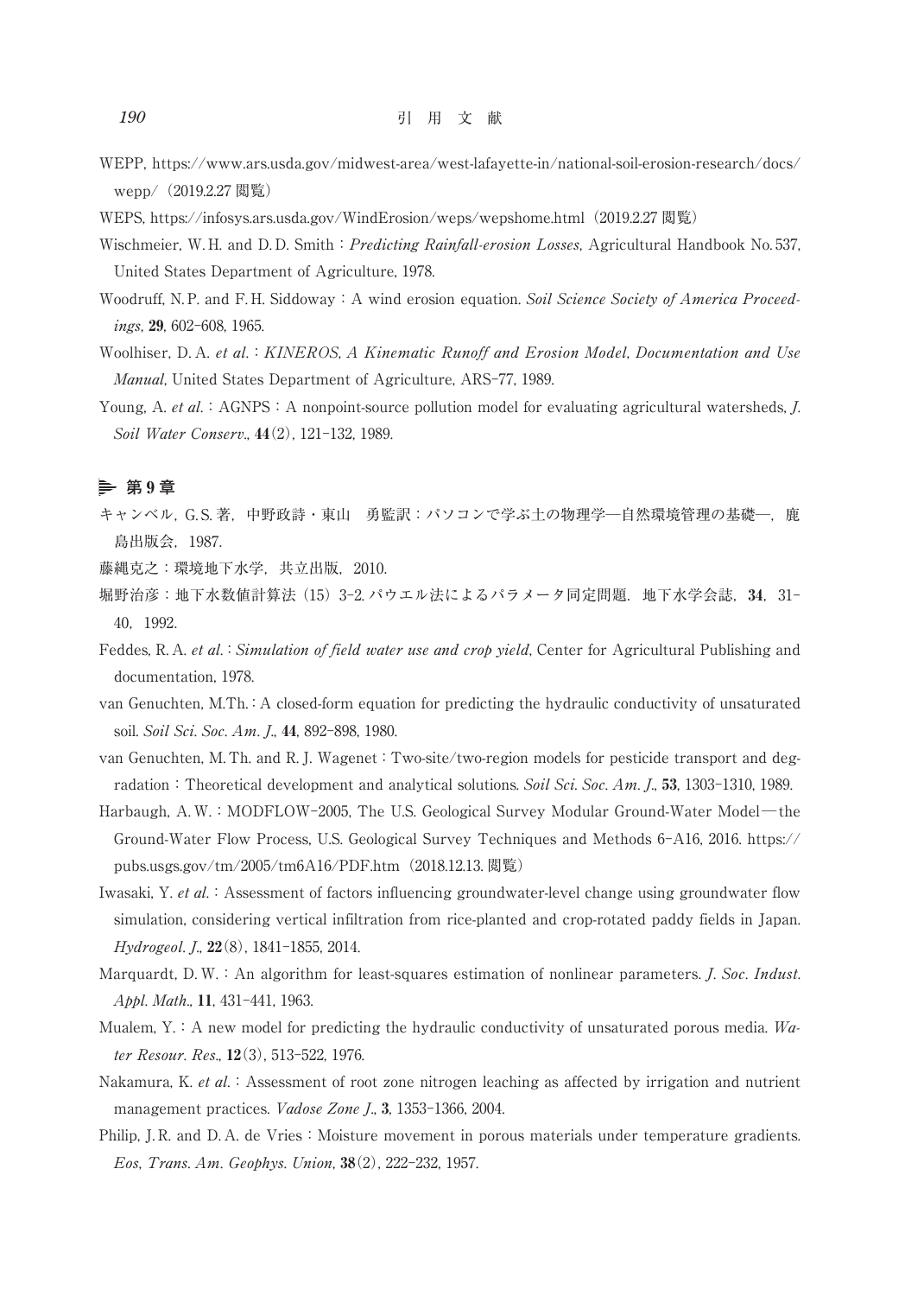- Pinder, G. F. and W. G. Gray: Finite Element Simulation in Surface and Subsurface Hydrology, Academic Press, 1977.
- Rassam, D. et al. 著, 取出伸夫·井上光弘監訳: HYDRUS-2D による土中の不飽和流れ計算, 農業土木学 会土壌物理研究部会 HYDRUS グループ, 2004.
- Šimůnek, J. et al.:The HYDRUS-1D Software Package for Simulating the One-dimensional Movement of Water, Heat, and Multiple Solutes in Variably-saturated Media. Version 4.17., Department of Environmental Sciences, University of California Riverside, 2013.
- Twarakavi, N. K. C. et al.: Evaluating interactions between groundwater and vadose zone using HY-DRUS-based flow package for MODFLOW. Vadose Zone J., 7(2), 757-768, 2008.
- de Vries, D. A.: Simultaneous transfer of heat and moisture in porous media. Eos, Trans. Am. Geophys. Union, 39(5), 909-916, 1958.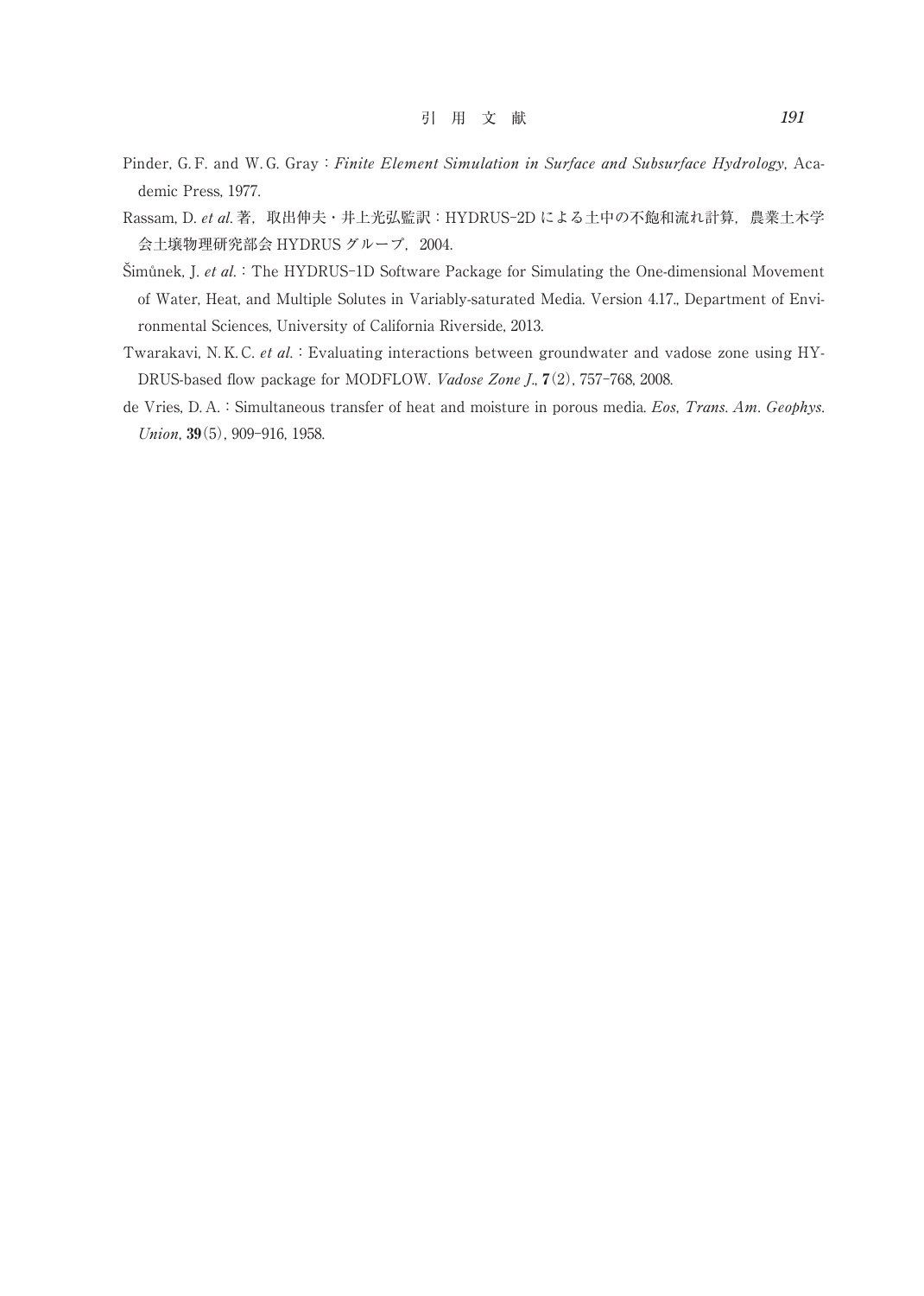**参 考 文 献**

本書引用文献・参考文献の書誌情報は、朝倉書店ウェブサイト (https://www.asakura.co.jp/) よりダ ウンロードできます.検索の際にご活用ください.

足立格一郎:土質力学,共立出版,2002.

犬伏和之・安西徹郎編:土壌学概論,朝倉書店,2001.

久馬一剛編:最新土壌学,朝倉書店,1997.

ジュリー, W.·R. ホートン著, 取出伸夫監訳:土壌物理学--土中の水·熱·ガス·化学物質移動の基礎と 応用─, 築地書館, 2006.

日本ペドロジー学会の日本土壌分類体系,http://pedology.jp/img/Soil Classification System of Japan.pdf (2019.3.3. 閲覧)

包括的土壌分類第1次試案(農業環境技術研究所, 2011 年当時), http://www.naro.affrc.go.jp/archive/ niaes/sinfo/publish/bulletin/niaes29.pdf(2019.3.3. 閲覧)

宮﨑 毅他:土壌物理学,朝倉書店,2005.

#### **第** 1 **章**

青山正和:(自然と科学技術シリーズ)土壌団粒─形成・崩壊のドラマと有機物利用─,農山漁村文化協 会,2010.

岩田進午・足立泰久編著:土のコロイド現象,学会出版センター,2004.

久馬一剛編:最新土壌学,朝倉書店,1997.

ジュリー, W. · R. ホートン著, 取出伸夫監訳:土壌物理学--土中の水·熱·ガス·化学物質移動の基礎と 応用─,築地書館,2006.

#### **第** 2 **章**

ジュリー, W. · R. ホートン著, 取出伸夫監訳:土壌物理学--土中の水·熱·ガス·化学物質移動の基礎と 応用─,築地書館,2006.

土壌物理学会編:土壌物理用語辞典,養賢堂,2002.

宮﨑 毅・西村 拓編:土壌物理実験法,東京大学出版会,2011.

宮﨑 毅他:土壌物理学,朝倉書店,2005.

Warrick, A. W.: Soil Physics Companion, CRC Press, 2001.

# **第** 3 **章**

足立格一郎:土質力学.共立出版.2002.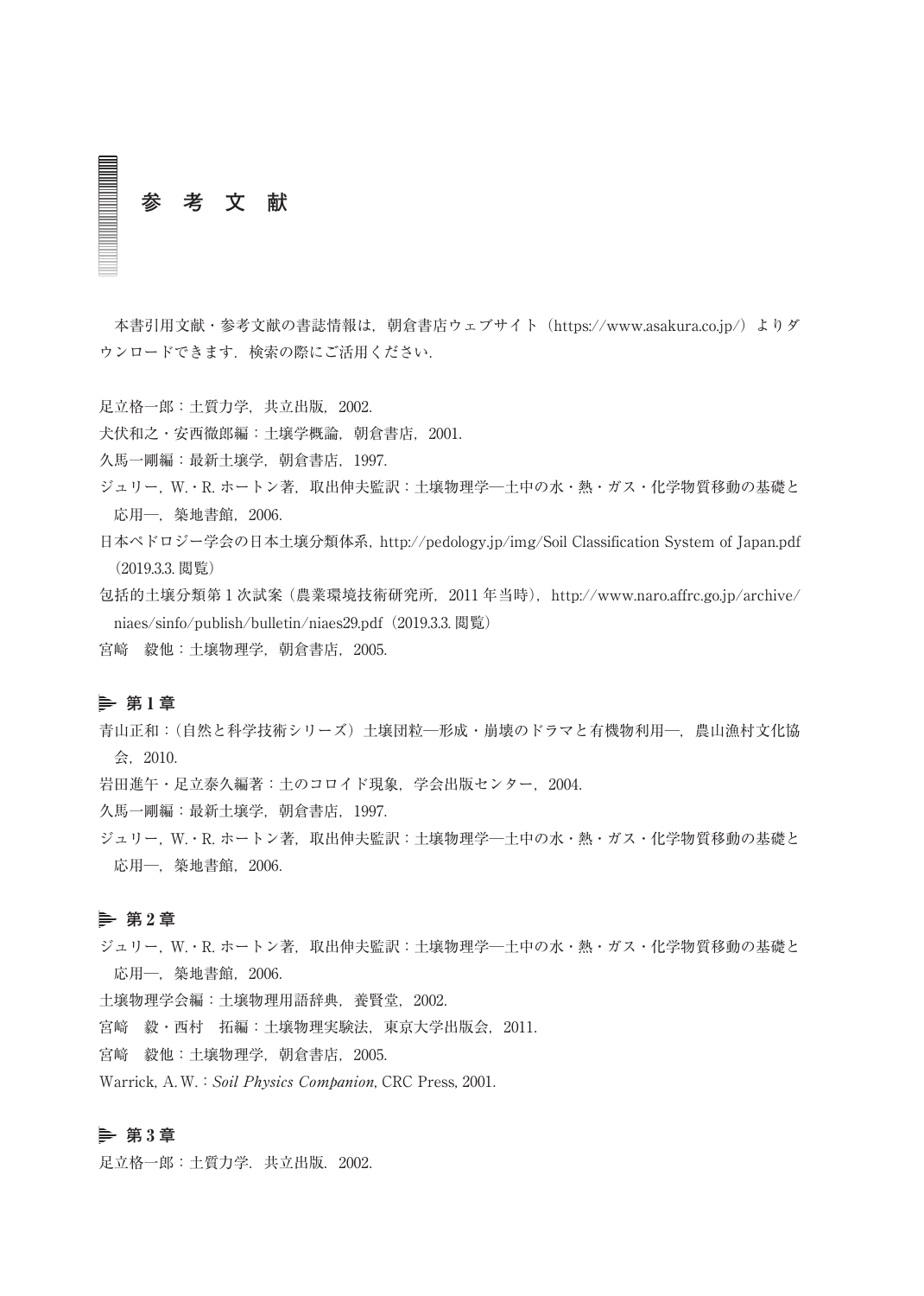- 地盤工学会不飽和地盤の挙動と評価編集委員会編:不飽和地盤の挙動と評価,地盤工学会,丸善株式会社, 2004.
- Horton, R. et al. eds.: Hartge/Horn: Essential Soil Physics: An introduction to soil processes, functions, structure and mechanics (English version), Schweizerbart Science Publishers, 2016.
- Logsdon, S. et al. eds.: Quantifying and modeling soil structure dynamics, Soil Science Society of America, 2013.

#### **第** 4 **章**

- 真船文隆・渡辺 正: 化学はじめの一歩シリーズ 2 物理化学, 化学同人, 2016.
- 三村芳和:酸素のはなし一生物を育んできた気体の謎ー,中公新書, 2007.

安田喜憲:気候変動の文明史,NTT 出版,2004.

- 矢田 浩:鉄理論=地球と生命の奇跡,講談社現代新書,2005.
- 山崎勝義:物理化学 Monograph シリーズ下(第 2 版),広島大学出版会,2016.
- Kirk, G.: The Biogeochemistry of Submerged Soils, John Wiley & Sons, 2004.

#### **第** 5 **章**

北村義信:乾燥地の水をめぐる知識とノウハウ, 技報堂出版, 2016. 恒川篤史編:乾燥地を救う知恵と技術,丸善出版,2014. 日本砂丘学会編:世紀を拓く砂丘研究─砂丘から世界の沙漠へ─,農林統計協会,2000. 日本土壌肥料学会編:塩集積土壌と農業,博友社,1991. 山本太平編:乾燥地の土地劣化とその対策,古今書院,2008.

#### **第** 6 **章**

武田育郎:水と水質環境の基礎知識,オーム社,2001.

- 西尾道徳:農業と環境汚染─日本と世界の土壌環境政策と技術─,農文協,2005.
- 日本地下水学会編:地下水水質の基礎, 理工図書, 2000.
- 松中照夫:(農学基礎シリーズ) 新版 土壌学の基礎一生成・機能・肥沃度·環境一, 農山漁村文化協会(農 文協),2018.
- Masters, G. M. and W. P. Ela: Introduction to Environmental Engineering and Science 3rd ed., Prentice Hall, 2007.
- Stumm, W. and J. J. Morgan: Aquatic Chemistry: Chemical Equilibria and Rates in Natural Waters (Environmental Science and Technology:A Wiley-Interscience Series of Texts and Monographs Book 127) 3rd ed., 1996.

Sylvia, D. M. et al.: Principles and Applications of Soil Microbiology 2nd ed. Pearson Prentice Hall, 2005.

# **第** 7 **章**

宮﨑 毅・西村 拓編:土壌物理実験法,東京大学出版会,2011. 八幡敏雄:土壌の物理,東京大学出版会,1983.